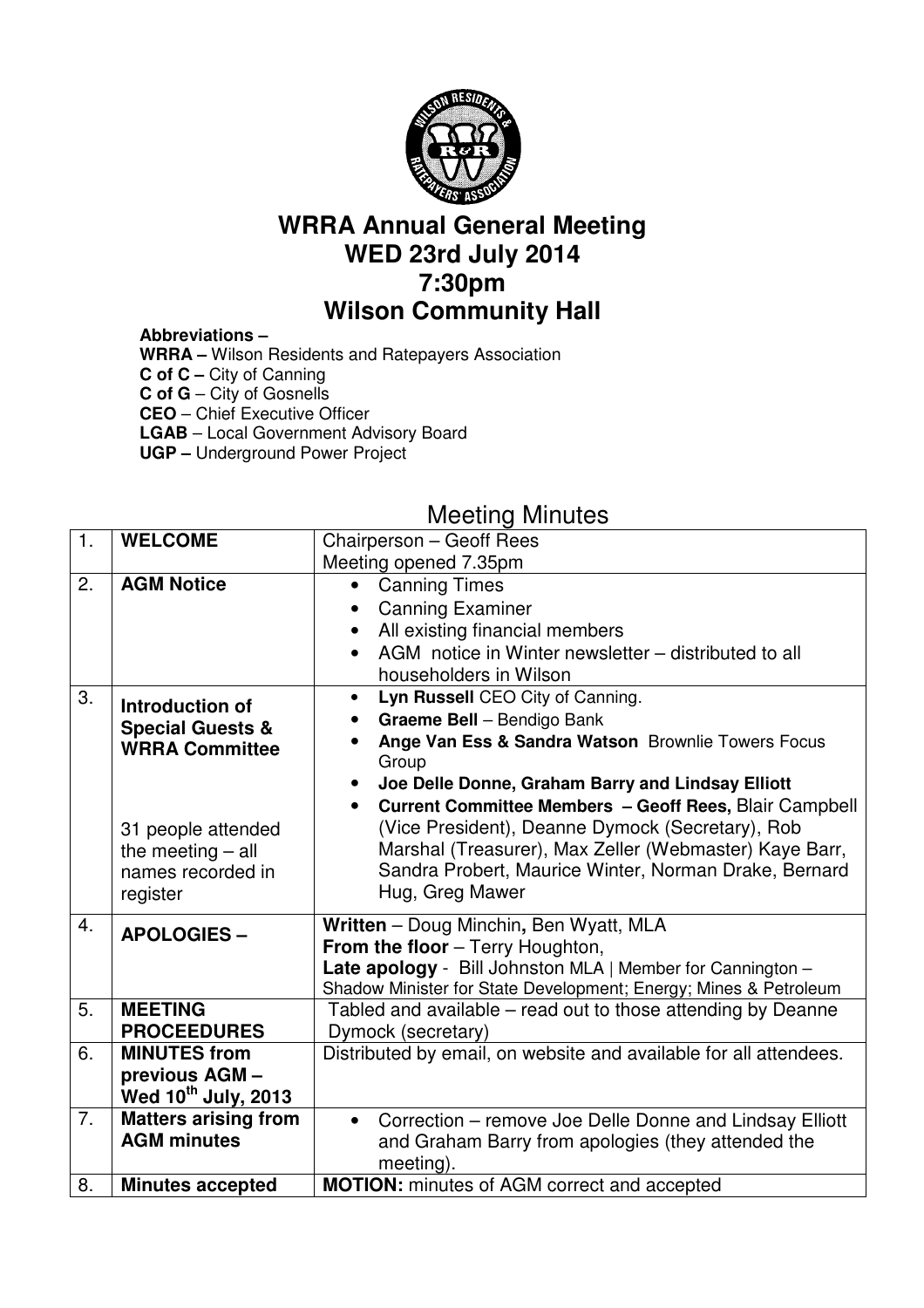

|     |                                                             | Moved - Joe Delle Donne 2 <sup>nd</sup> Blair Campbell<br><b>CARRIED</b>                                                                                                                                                                                                                                                                                                                                                                                                                                                                                                                                                                                                                                                                                                                                                                                                                                                                                                                                                                                                                                                                                                                                                                                                                                                                |
|-----|-------------------------------------------------------------|-----------------------------------------------------------------------------------------------------------------------------------------------------------------------------------------------------------------------------------------------------------------------------------------------------------------------------------------------------------------------------------------------------------------------------------------------------------------------------------------------------------------------------------------------------------------------------------------------------------------------------------------------------------------------------------------------------------------------------------------------------------------------------------------------------------------------------------------------------------------------------------------------------------------------------------------------------------------------------------------------------------------------------------------------------------------------------------------------------------------------------------------------------------------------------------------------------------------------------------------------------------------------------------------------------------------------------------------|
| 9.  | <b>PRESIDENTS</b><br><b>REPORT</b>                          | The outgoing President (Geoff Rees) presented a verbal<br>summary of the written president's report. This report had been<br>e-mailed to all on -line members prior to the meeting and a copy<br>tabled<br>Main activities for the 2013/2014 included:<br>Many actions in relation to the Local Government reform<br>agenda<br>Kent Street Weir and Fern Road Park developments.<br>Student accommodation policy<br>$\bullet$<br>Underground power<br>Aircraft noise impacting on Wilson                                                                                                                                                                                                                                                                                                                                                                                                                                                                                                                                                                                                                                                                                                                                                                                                                                                |
| 10. | <b>PRESENTATION</b>                                         | City of Canning - Lyn Russell (CEO)<br>The current CEO of City of Canning presented an overview of<br>the goals, targets and achievements of the CEO and her team<br>for the past 12 months. Goals included:<br>Respond to the WA Government's Local Government Reform<br>Provide excellent customer service<br>Become an employer of choice<br>Develop, promote and implement our city centre regeneration<br>strategy<br>Provide full and transparent cooperation for the inquiry into<br>the City of Canning<br>Prepare a financially responsible city budget<br>Develop and implement a best practice community<br>$\bullet$<br>engagement strategy across all aspects of council operations<br>Establish and implement an urban regeneration program for<br>$\bullet$<br>significant city precincts in partnership with key stakeholders<br>Optimise councils land holdings through an effective land<br>audit, acquisition and disposal strategy<br>Develop a best practice planning strategy and scheme for the<br>city, in consultation with key stakeholders<br>Develop and implement a comprehensive economic<br>$\bullet$<br>development strategy for the city<br>Foster community and civic pride and a sense of place for<br>Canning<br>Goals for the forthcoming year 2014/2015 (for the CEO and City)<br>were presented. |
| 11  | <b>Questions and</b><br>comments from the<br>floor (to CEO) | Future use of Bentley Pool Site. This site has been sold<br>for approx \$6m and the funds will be quarantined for the<br>benefit of the Bentley precinct. There is no plan to sell<br>the Bentley library or two reserve sites in the vicinity.                                                                                                                                                                                                                                                                                                                                                                                                                                                                                                                                                                                                                                                                                                                                                                                                                                                                                                                                                                                                                                                                                         |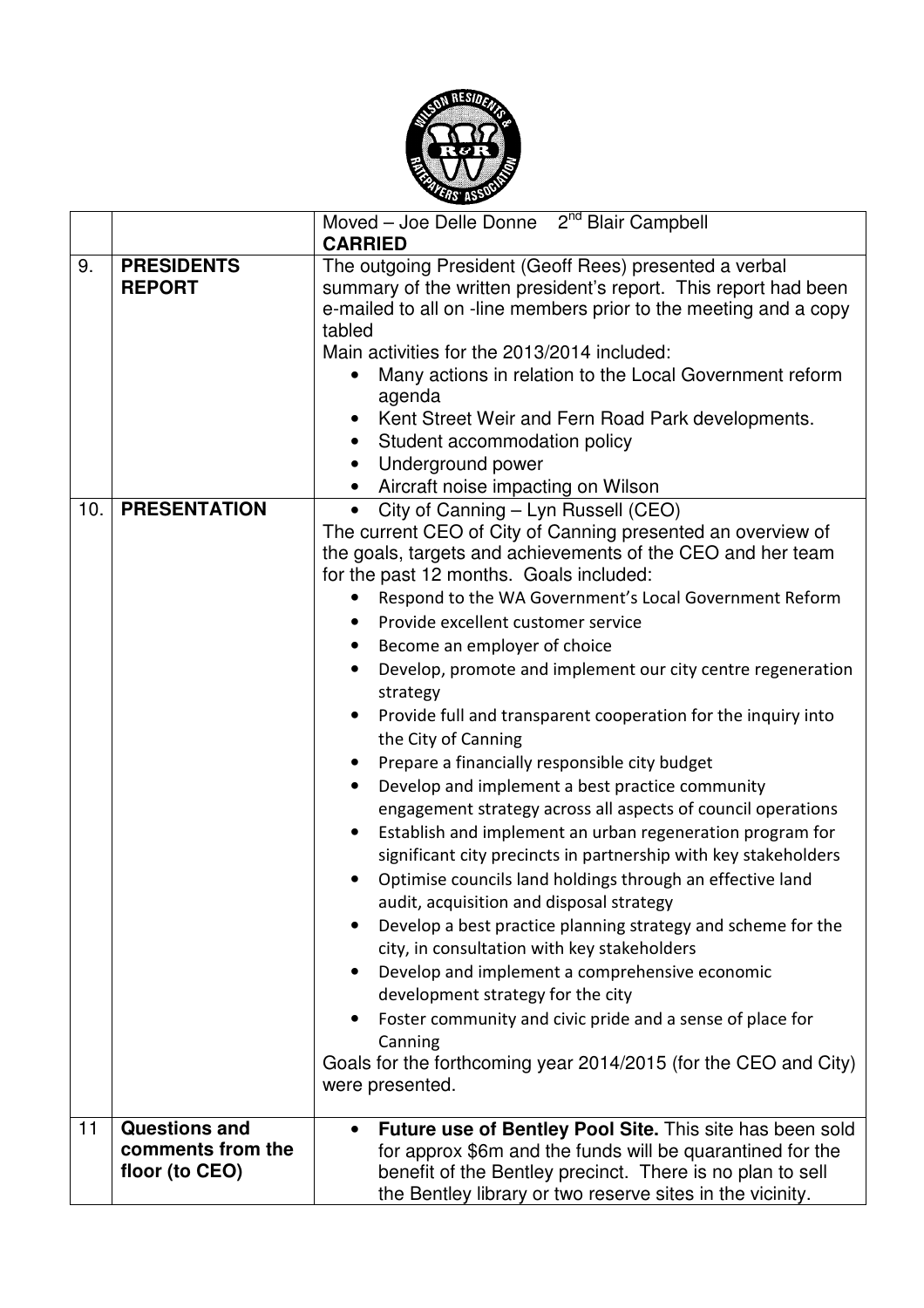

|     |                    | Development will follow MRA and community                                                                                                                      |  |  |  |  |
|-----|--------------------|----------------------------------------------------------------------------------------------------------------------------------------------------------------|--|--|--|--|
|     |                    | consultation.                                                                                                                                                  |  |  |  |  |
|     |                    | Notice of City of Canning meetings. Whilst there is a<br>$\bullet$<br>solid process in place which involves agenda settlement                                  |  |  |  |  |
|     |                    | meetings (held one week prior to Council meetings) it can                                                                                                      |  |  |  |  |
|     |                    | be difficult to notify the public in a timely manner. The                                                                                                      |  |  |  |  |
|     |                    | City of Canning Website is the most effective                                                                                                                  |  |  |  |  |
|     |                    | communication method.                                                                                                                                          |  |  |  |  |
|     |                    | <b>Results of enquiry into City of Canning - the results of</b><br>$\bullet$                                                                                   |  |  |  |  |
|     |                    | the enquiry have been submitted to the City and those                                                                                                          |  |  |  |  |
|     |                    | named have 35 days to respond to the Minister for Local                                                                                                        |  |  |  |  |
|     |                    | Government. The C of C has been fully supportive and                                                                                                           |  |  |  |  |
|     |                    | cooperative with the processes and outcomes.                                                                                                                   |  |  |  |  |
|     |                    | <b>Local government reform agenda</b> $-3$ new submissions<br>$\bullet$                                                                                        |  |  |  |  |
|     |                    | have been released by the LGAB with one directly<br>impacting on the C of C. The new boundaries for Melville                                                   |  |  |  |  |
|     |                    | show that the western suburbs of the City remain with the                                                                                                      |  |  |  |  |
|     |                    | City of Canning. There has been no indication of the                                                                                                           |  |  |  |  |
|     |                    | actions the LGAB intend to take in relation to Canning,                                                                                                        |  |  |  |  |
|     |                    | Welshpool and Gosnells. There are two ways to view this                                                                                                        |  |  |  |  |
|     |                    | move but the CEO stressed that they have no way of                                                                                                             |  |  |  |  |
|     |                    | knowing the thinking of, or influencing the LGAB. Final                                                                                                        |  |  |  |  |
|     |                    | submissions and recommendations will be released at the                                                                                                        |  |  |  |  |
|     |                    | end of August.                                                                                                                                                 |  |  |  |  |
|     |                    | Possible amalgamation with City of Gosnells - some<br>$\bullet$<br>discussion surrounding this proposal. L Russel reported that                                |  |  |  |  |
|     |                    | the C of C and C of G are both strong and viable cities and                                                                                                    |  |  |  |  |
|     |                    | both meet the basic guidelines as to ideal size, economy and                                                                                                   |  |  |  |  |
|     |                    | diversity. Whilst the relationship with C of G remains good                                                                                                    |  |  |  |  |
|     |                    | there is no current negotiation regarding an amalgamated                                                                                                       |  |  |  |  |
|     |                    | entity. L Russel feels that the C of G does not have a strong<br>position in regards to the amalgamation.                                                      |  |  |  |  |
|     |                    | Well done and thanks $-$ whilst there is always two sides                                                                                                      |  |  |  |  |
|     |                    | to the story (about the City of Canning enquiry) some                                                                                                          |  |  |  |  |
|     |                    | ratepayers made mention of the job well done by the CEO                                                                                                        |  |  |  |  |
|     |                    | and her team. Then Ms Russell left the meeting                                                                                                                 |  |  |  |  |
|     |                    | SEE COMMENT UNDER 16 below                                                                                                                                     |  |  |  |  |
|     |                    | <b>Break</b> - thank you to Sandra Probert for the supper.                                                                                                     |  |  |  |  |
| 12. | <b>ELECTION of</b> | Joe Delle Donne chaired the election of office bearers after all                                                                                               |  |  |  |  |
|     | <b>COMMITTEE</b>   | positions were declared vacant.                                                                                                                                |  |  |  |  |
|     | <b>MEMBERS</b>     |                                                                                                                                                                |  |  |  |  |
|     |                    | <b>President:</b><br>- Open Geoff Rees nominated - Geoff has<br>$\overline{\phantom{a}}$<br>stated his preference to retire as president but in the absence of |  |  |  |  |
|     |                    | other nominations will hold the position until a replacement is                                                                                                |  |  |  |  |
|     |                    | found.                                                                                                                                                         |  |  |  |  |
|     |                    | Vice- President: - Open Blair Campbell nominated                                                                                                               |  |  |  |  |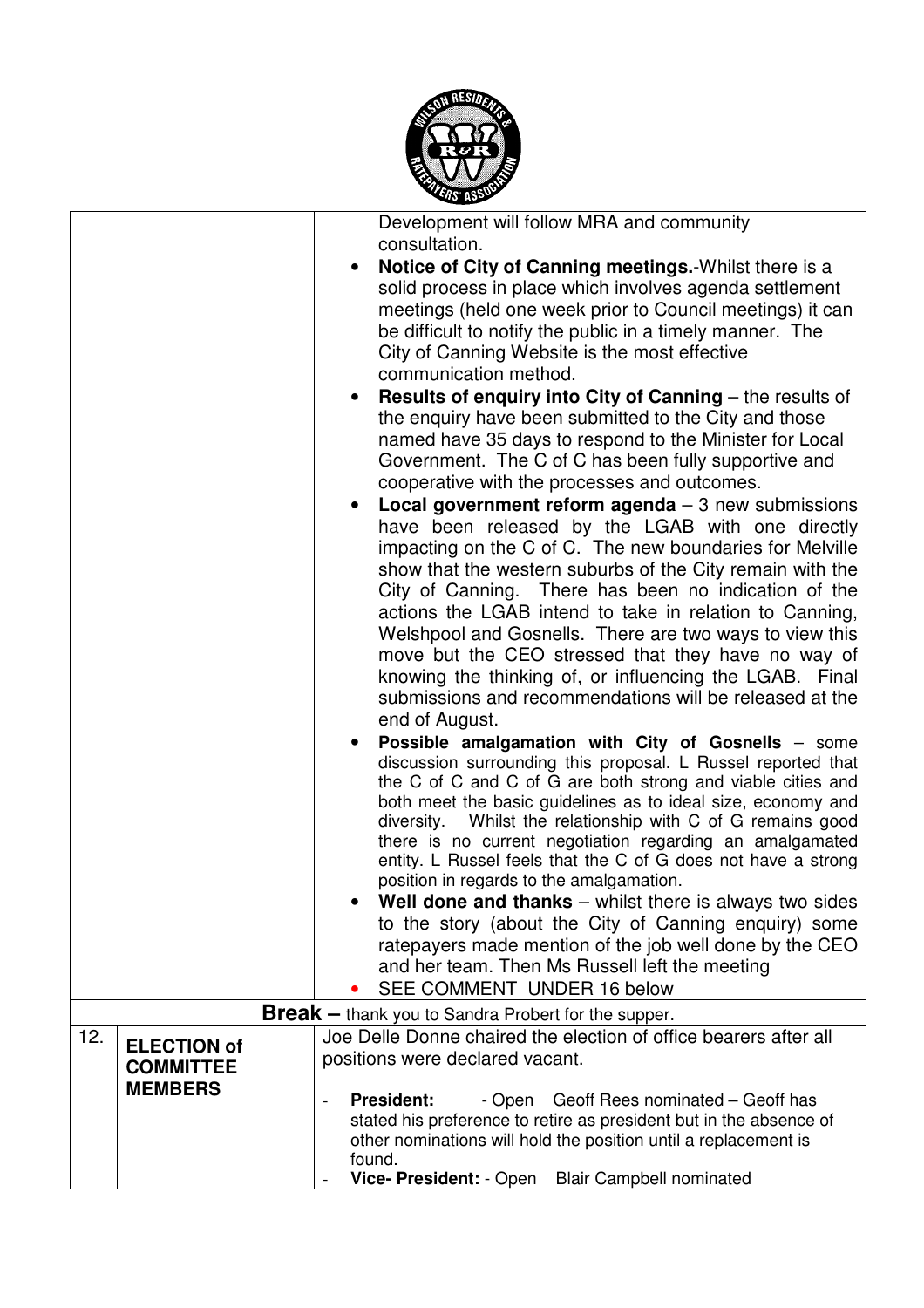

|     |                                                            | - Open Deanne Dymock nominated<br>Secretary:<br><b>Treasurer:</b><br>- Open Greg Mawer nominated<br>$\overline{\phantom{a}}$<br>- Open Max Zeller nominated Max has stated<br>Webmaster:<br>his preference to retire as webmaster but in the absence of other<br>nominations will hold the position until a replacement is found.<br>All nominated positions were elected unopposed.<br>The following Committee members nominated and were returned.<br>Kaye Barr, Sandra Probert, Maurice Winter, Norman Drake,<br>Bernard Hugg and Rob Marshall.<br>Members standing down Michael Hurrelbrink and Arnold Wong.<br>New committee members are Lisa Romeo and Joanne Morris.                                                                                                                                                                                                    |  |  |  |  |
|-----|------------------------------------------------------------|--------------------------------------------------------------------------------------------------------------------------------------------------------------------------------------------------------------------------------------------------------------------------------------------------------------------------------------------------------------------------------------------------------------------------------------------------------------------------------------------------------------------------------------------------------------------------------------------------------------------------------------------------------------------------------------------------------------------------------------------------------------------------------------------------------------------------------------------------------------------------------|--|--|--|--|
| 13  | <b>TREASURER'S</b><br><b>REPORT</b>                        | The outgoing Treasurer (Rob Marshall) reported on the financial<br>position of WRRA.<br>142 members (100 members in 2013)<br>Cash in bank at 1/7/14 \$4132.79<br>WRRA received a cheque for \$1050 from the City of Canning<br>for operation expenses for 2012, 2013 and 2014<br>WRRA has committed to donate a park bench for the Kent St<br>Park Dev. later in the year (approx cost \$1300 - \$1500)<br>Major expenses include book awards for 2 schools and direct<br>costs relating to the Save Canning campaign.<br>Blair Campbell thanked Rob for his contribution as Treasurer for the<br>past two years.<br><b>Notification:</b> For the purposes of accountability it is noted that Robert<br>Marshall is no longer the treasurer (or signatory) of WRRA and that<br>Gregory William Mawer has been appointed treasurer and signatory to<br>the WRRA bank account/s. |  |  |  |  |
| 14. | <b>MEMBERSHIP</b><br><b>SUBSCRIPTION</b><br>2014-15        | Suggest retain at \$5/family as agreed at previous committee meeting.<br><b>MOTION:</b> Due to the strong financial position of WRRA membership<br>subscriptions to remain at \$5 per family.<br>Moved G Rees<br>Seconded M Zeller<br><b>CARRIED</b>                                                                                                                                                                                                                                                                                                                                                                                                                                                                                                                                                                                                                           |  |  |  |  |
| 15  | <b>LOCAL</b><br><b>GOVERNMENT</b><br><b>REFORM PROCESS</b> | The Vice President (Blair Campbell) provided the meeting with an<br>update as to the activities and position of WRRA. Blair stressed that<br>all activities have held WRRA's two primary positions:<br>1. WRRA does not support the Local Government Reform<br>Process that involves the amalgamation with the City of<br>Gosnells.<br>2. WRRA does not support the splitting of Wilson along the Leach<br>Highway boundary.<br>With the release of the latest submissions that redraw the boundaries<br>and keep Rossmoyne, Riverton and Shelley within the City of Canning<br>there is a possibility that this could be viewed as positive for the                                                                                                                                                                                                                           |  |  |  |  |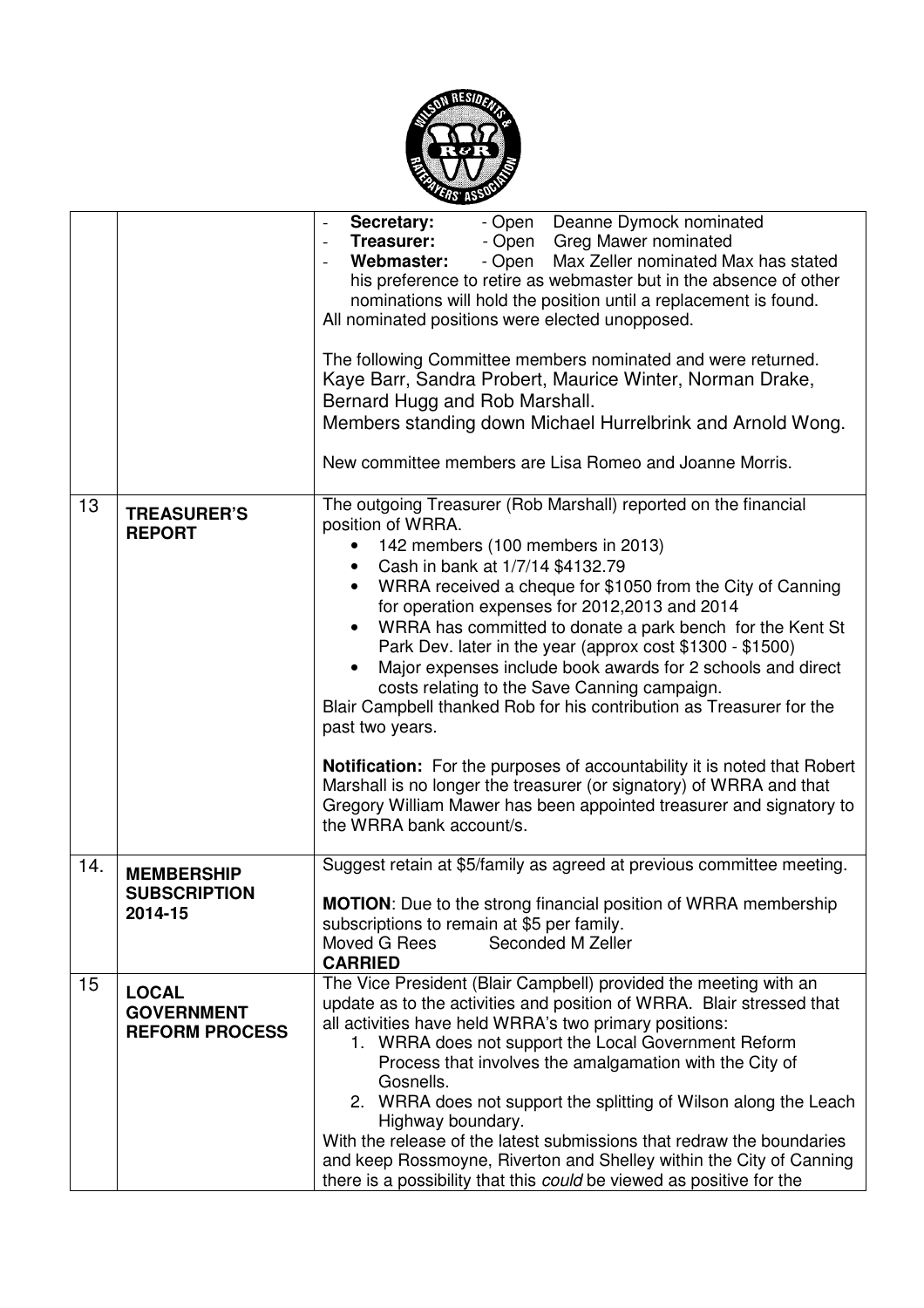

|    |                                                                   | original City of Canning proposition to leave the C of C untouched.<br>The public has until the $14th$ of August to put forward a responsive<br>submission to the LGAB. Blair stressed that submissions are the<br>responsibility of individuals and WRRA encourage people to do so but                                                                                                                                                                                                                                                                                                      |
|----|-------------------------------------------------------------------|----------------------------------------------------------------------------------------------------------------------------------------------------------------------------------------------------------------------------------------------------------------------------------------------------------------------------------------------------------------------------------------------------------------------------------------------------------------------------------------------------------------------------------------------------------------------------------------------|
| 16 | <b>GENERAL BUSINESS</b><br>including questions<br>from the floor. | will not be campaigning on this.<br>Local Government Reform Agenda - this important topic attracted<br>more questions and conversation particularly with the release of the<br>new boundary proposals regarding the City of Canning. An<br>independent supreme court challenge to the process has been lodged<br>and whilst the C of C has been supportive of this they have not been<br>actively involved. At this stage there is no opportunity for local<br>government or the public to have input into the process.<br>Action: C of C to maintain public information through website and |
|    |                                                                   | media<br>Action: WRRA to support individuals who wish to prepare a<br>submission to LGAB<br>Action: WRRA to maintain pressure on City of Canning to keep<br>the Save Canning strategy high on the public agenda                                                                                                                                                                                                                                                                                                                                                                              |
|    |                                                                   | Verges - the issue of planting on verges and bushfire hazards in<br>some areas of Wilson remains topical. This will become more relevant<br>with the release of the new State Government's bushfire prevention<br>strategy. This was raised at the recently held City Futures meeting.<br><b>Action: L Russel to follow up</b><br>Action: N Drake to report back to WRRA on progress                                                                                                                                                                                                         |
|    |                                                                   | <b>Underground Power Project</b> as the current stage of UGP (Wilson<br>East) is nearing completion; a question was raised as to the possibility<br>of stage 5 being considered. A petition containing over 120 names<br>has previously been tabled.<br>Action: L Russell to follow up as to progress of next stage                                                                                                                                                                                                                                                                          |
|    |                                                                   | Aircraft Noise This is an ongoing issue with approx 60% of plane<br>takeoffs impacting on Wilson residents whereas Victoria Park and<br>Belmont only have 1%. The communities of Kalamunda and Lesmurdie<br>had very vocal representation and have successfully lobbied for<br>changes to flight paths. The Shelley group has been very active on<br>this issue (approx 400 members). The C of C is aware of community<br>concern on this issue and has been active participants in finding a<br>solution.                                                                                   |
|    |                                                                   | Action: C of C to maintain pressure on Air Services Australia and<br>other bodies.<br>Action: R Marshall to continue to be active contributor to the<br>newly formed Aircraft noise group.<br>Action: WRRA to obtain a copy of the Airport Master Plan                                                                                                                                                                                                                                                                                                                                       |
|    |                                                                   | Canning development: concern was raised about the large number<br>of car yards and commercial properties emerging along the Albany<br>Highway that forms the gateway to the City of Canning. Is there a<br>preference to direct such entities to localities such as Welshpool to                                                                                                                                                                                                                                                                                                             |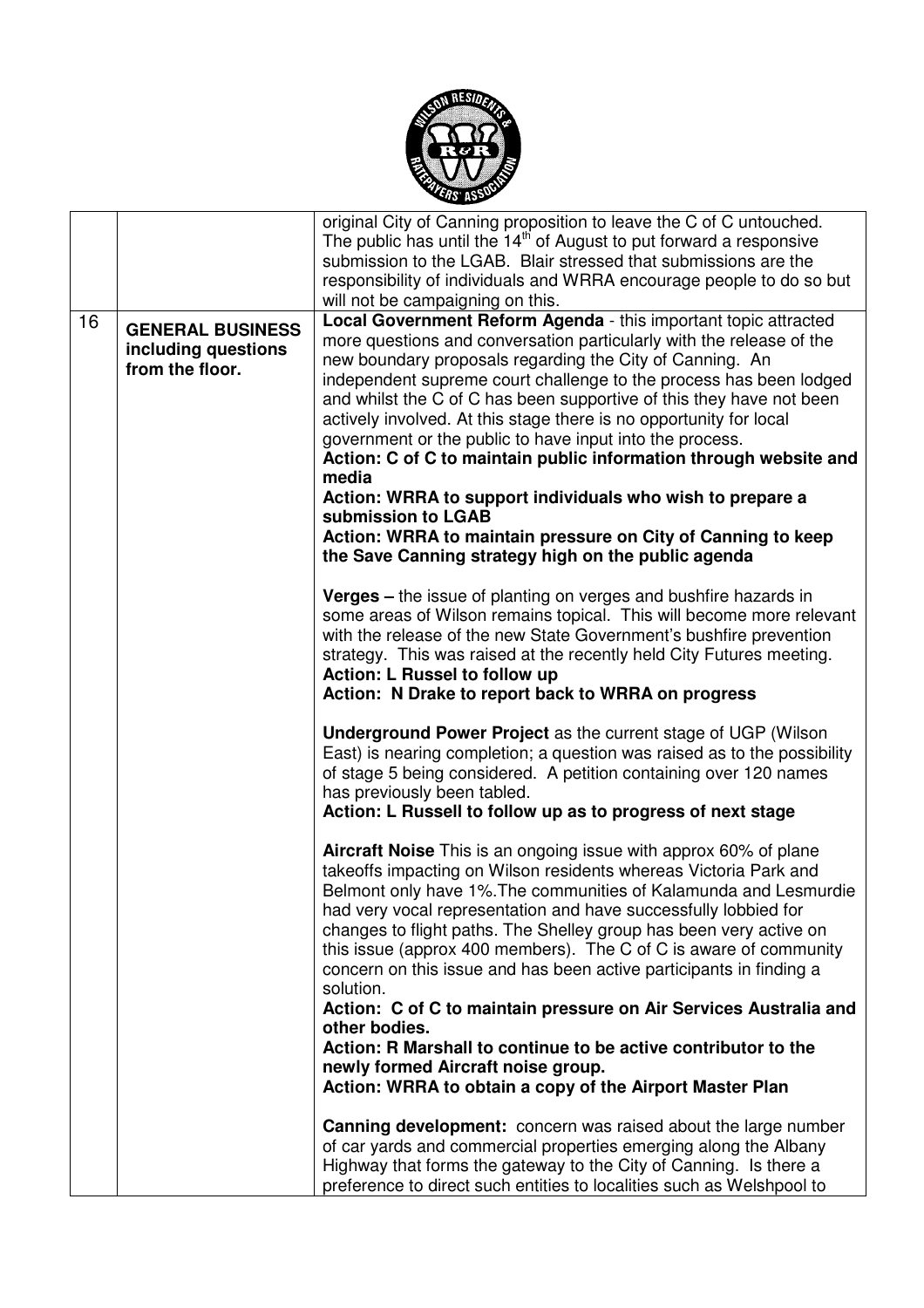

|    |                                                                                 | avoid the car yard situation such as in Victoria Park?                                                                                                                                                                                                                                                                                                                                                                                                                                                                                                                                                                                                                                                     |
|----|---------------------------------------------------------------------------------|------------------------------------------------------------------------------------------------------------------------------------------------------------------------------------------------------------------------------------------------------------------------------------------------------------------------------------------------------------------------------------------------------------------------------------------------------------------------------------------------------------------------------------------------------------------------------------------------------------------------------------------------------------------------------------------------------------|
|    |                                                                                 | <b>NBN</b> poor internet connection and availability was discussed and<br>many agreed Wilson was poorly serviced with little opportunity for<br>improvement until the NBN is rolled out in this area.<br>Action Max to speak to Arnold Wong who may be able to obtain<br>information or assist                                                                                                                                                                                                                                                                                                                                                                                                             |
|    |                                                                                 | Written questions from the floor $-$ C Darragh presented a number of<br>questions in relation to footpaths, verges, roundabouts and hazards.<br>Action: These questions will be discussed at the next committee<br>meeting.                                                                                                                                                                                                                                                                                                                                                                                                                                                                                |
|    |                                                                                 | <b>Points of order</b> it was bought to the meeting's attention that the<br>Presidents and Treasurers reports were not moved, seconded and<br>accepted.<br>Action: the President noted this oversight                                                                                                                                                                                                                                                                                                                                                                                                                                                                                                      |
|    |                                                                                 | In answer to a question raised from the floor on the validity of a<br>comment contained within the Presidents Report concerning the<br>extension of the path system from Castledare along the Canning<br>River foreshore to connect with the existing dual use path system at<br>the Kent Street Weir, Geoff clarified that this objective was confirmed<br>under a Position statement adopted at WRRA's AGM of 2012, which<br>reads: "Promote the construction of public areas and a walk trail /dual<br>use path network connecting public and recreational areas along the<br>northern side of the Canning River from Riverton Bridge to the existing<br>dual use path system at the Kent Street Weir." |
| 17 | <b>TOPICS FOR</b><br><b>COMMITTEE TO</b><br><b>FOCUS ON NEXT</b><br><b>YEAR</b> | These topics were noted on the registration forms :<br>Fern Road traffic/speed limits<br>$\bullet$<br>Cycle Way between Riverton Bridge and Kent Street Weir<br>Coffee shop on Shelley Foreshore (please)<br>$\bullet$<br><b>Air Traffic</b><br>$\bullet$<br>Poor internet connection                                                                                                                                                                                                                                                                                                                                                                                                                      |
| 18 | <b>CLOSE AND THANKS</b>                                                         | G Rees thanked everyone for coming to the AGM and closed the<br>meeting at 9.30pm.<br>The next committee meeting will be held on Monday the 4 <sup>th</sup> of August.                                                                                                                                                                                                                                                                                                                                                                                                                                                                                                                                     |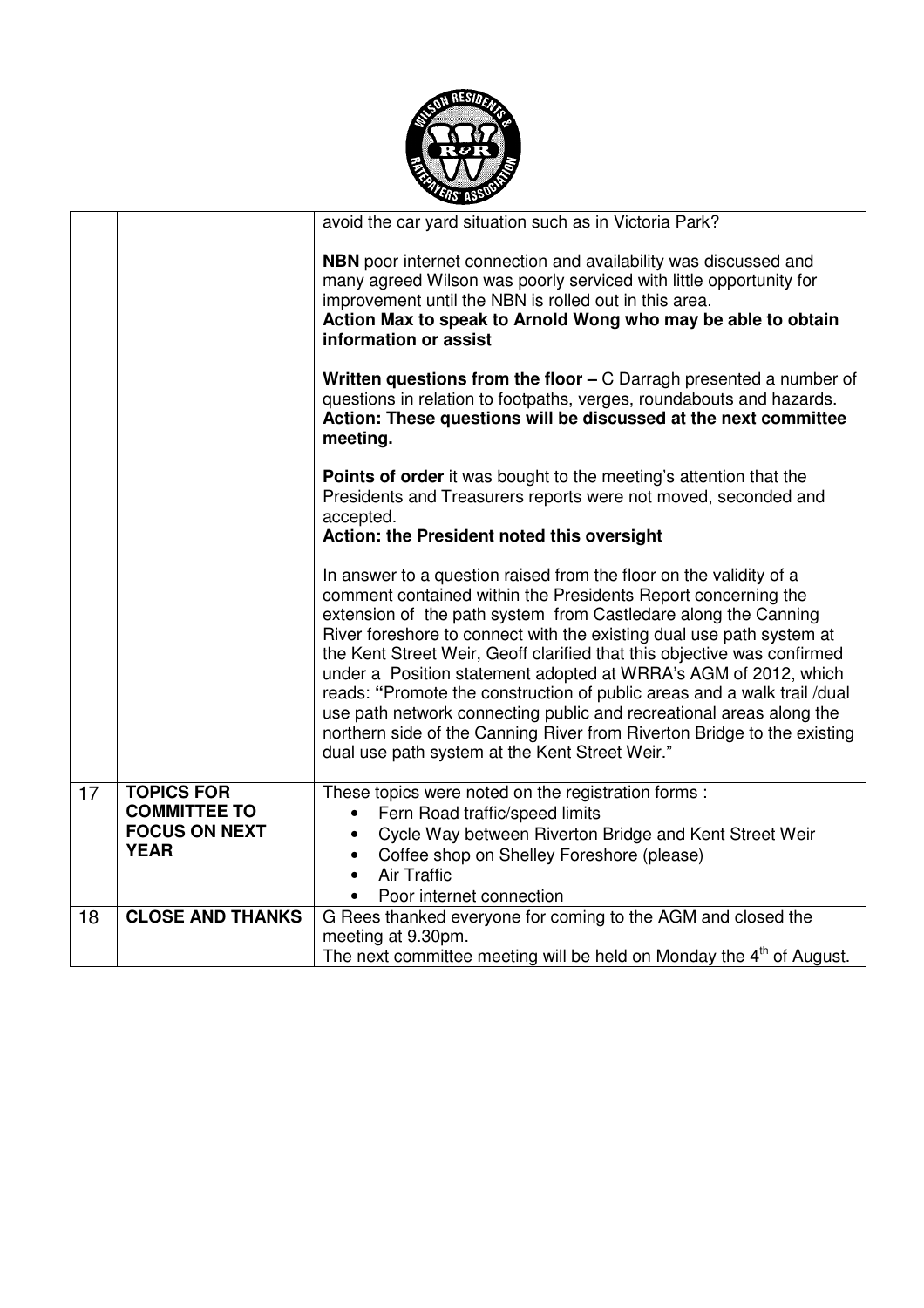

Damaged path and other items Report Tabled by Christopher Darragh

### **Footpaths**

- 1. A large section of the path is missing and has been for years in Andrews Road on the fence line of numbers 7 and 9.
- 2. Section of path missing on the corner of Bungaree Road on the east corner side of Andrews Road.
- 3. No footpath down Andrews from Bungaree Road to Abbott Way
- 4. Section of path missing and has had bunting around them for over a year on Braibrise Road from Perina Place to Fern Road. Two sections and other area along the path have large cracks and bits of concrete missing, this is in front of a children's playground area. **This is in need of urgent action**.
- 5. There is no footpath on Ellis Road from the intersection of Andrews Road to Hopkinson Ave. I have reported this over ten years ago and it is well overdue. There is a lot of people that have to walk along the road (Ellis Road) that have come off the bus on Manning road.
- 6. There is no foot path on Lemon Street from Armstrong to Hopkinson Roads. Once again this has heavy people traffic to catch the buses on Bungaree Road.
- 7. There is a footpath on Hares and Gannaway Streets from Wilson Primary School on Armstrong Road to Hopkinson Road but no paths around Hopkinson Way.
- 8. There is a large hole (30 x 30 x 75) about 20 meters east of the bus stop on Leach Highway outside Wilson Primary School.

#### **Roundabouts and Islands**

- 1. The islands on the intersection of Andrews Road and Ellis has no Keep Left signs, these signs have been replaced heaps of times but keep getting knocked over by trucks.
	- Maybe installing the signs with rubber base mounting (like they do on Great Eastern Highway in Upper Swan) could help.
	- Other Keep Left signs that are missing are on the round abouts at Bungaree and Andrews, also Bungaree and Armstrong. But Armstrong and Braibrise roundabouts have all the Keep Left signs in place.
	- Also missing Keep Left Signs on Eureka intersection on Bungaree Road centre island.
	- The Give Way sign on the intersection of Andrews and Ellis is missing and has been for over 8 years. I have reported this over 3 times.
- 2. There is a large storm water soak well on the verge of Andrews Road at the front of numbers 5 and 7 with the lid alongside it; this has been there for about 4 years.
- 3. Fences at both ends of the open drain between Armstrong Road and Wilson Primary School are a hazard.